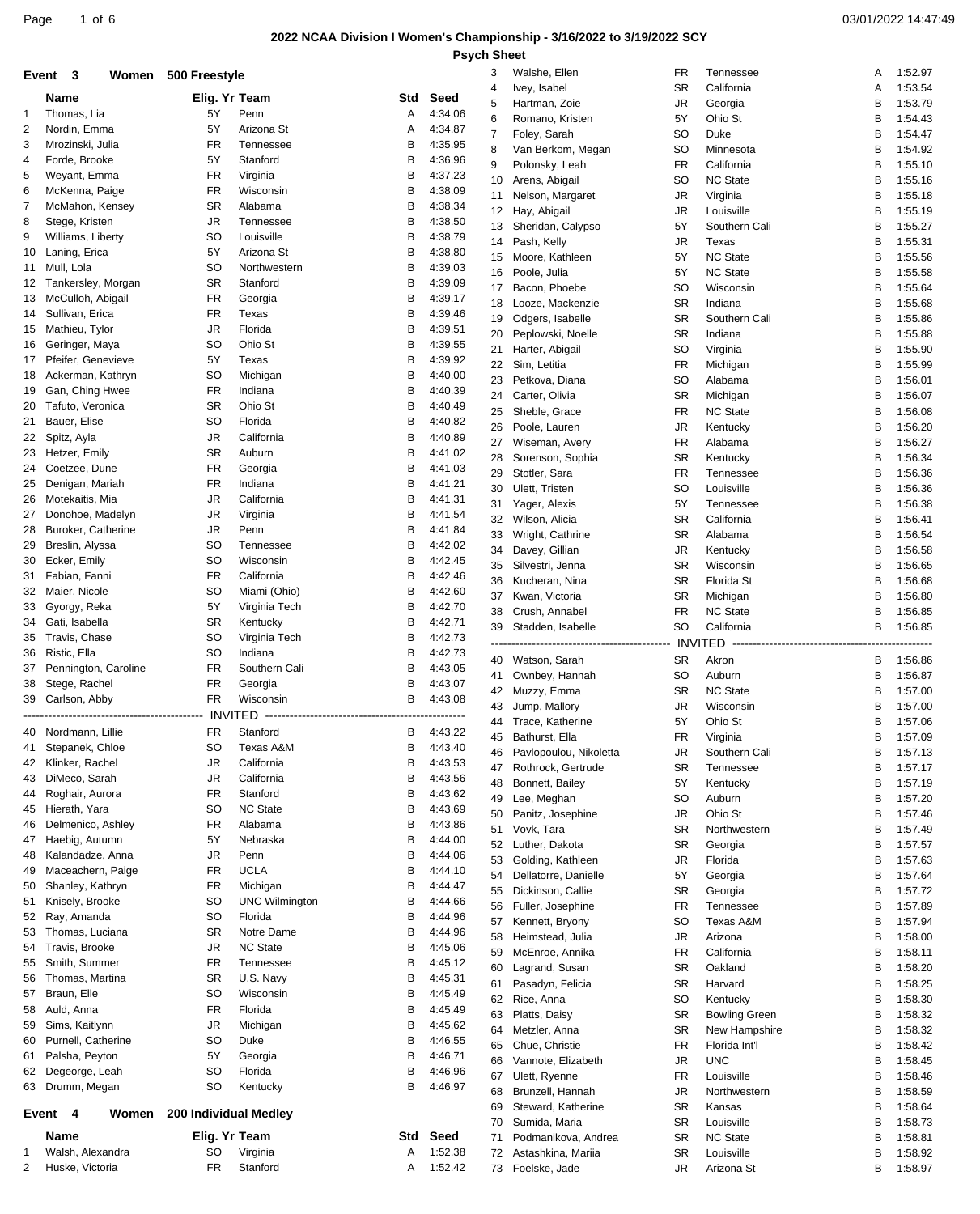|                |                         |               |                 |                                      |         | <b>Psych Sheet</b> |                        |                       |                 |                                  |         |
|----------------|-------------------------|---------------|-----------------|--------------------------------------|---------|--------------------|------------------------|-----------------------|-----------------|----------------------------------|---------|
| 74             | Pearson, Samantha       | FR            | Stanford        | В                                    | 1:58.98 |                    | 55 Pintar, Tjasa       | 5Υ                    | Tennessee       | в                                | 22.41   |
| 75             | Brown, Portia Del       | <b>SR</b>     | Georgia         | B                                    | 1:59.04 | 56                 | Milutinovich, Katarina | <b>JR</b>             | LSU             | В                                | 22.42   |
| 76             | Rajic, Ema              | <b>SR</b>     | California      | В                                    | 1:59.04 | 57                 | Melton, Kobie          | <b>SR</b>             | Arkansas        | В                                | 22.48   |
|                | 77 Abruzzo, Mia         | FR            | Georgia         | В                                    | 1:59.06 | 58                 | Thormalm, Klara        | <b>SR</b>             | San Diego St    | В                                | 22.49   |
|                |                         | <b>SR</b>     |                 |                                      |         |                    |                        |                       |                 | в                                |         |
| 78             | Montesi, Kelly          |               | Villanova       | В                                    | 1:59.24 | 59                 | Leehy, Mykenzie        | 5Y                    | Auburn          |                                  | 22.49   |
| 79             | Crawford, Brearna       | <b>FR</b>     | Indiana         | В                                    | 1:59.46 | 60                 | Pattison, Greer        | <b>FR</b>             | <b>UNC</b>      | В                                | 22.52   |
| 80             | Bentz, Caroline         | SO            | Virginia Tech   | В                                    | 1:59.60 | 61                 | Webb, Abbey            | <b>SO</b>             | <b>NC State</b> | В                                | 22.53   |
| 81             | Bernal, Aria            | 5Y            | Arizona         | B                                    | 1:59.76 | 62                 | Harrington, Sydney     | <b>SR</b>             | U.S. Navy       | В                                | 22.53   |
| 82             | Cummings, Carly         | 5Y            | Auburn          | В                                    | 1:59.77 | 63                 | Nava, Jessica          | <b>SR</b>             | Virginia        | В                                | 22.53   |
| 83             | D'Arcy, Autumn          | <b>SR</b>     | <b>CSUB</b>     | В                                    | 1:59.77 | 64                 | Wenger, Alexis         | <b>SR</b>             | Virginia        | В                                | 22.56   |
| 84             | Campbell, Mckenzie      | JR            | Georgia Tech    | В                                    | 1:59.79 | 65                 | Russo, Catherine       | <b>SO</b>             | Ohio St         | В                                | 22.60   |
| 85             | Jernstedt, Edith        | <b>FR</b>     | Florida St      | B                                    | 1:59.83 | 66                 | Funderburke, Nyah      | FR                    | Ohio St         | B                                | 22.67   |
| 86             | Stewart, Bayley         | <b>SR</b>     | Tennessee       | В                                    | 1:59.86 | 67                 | Rees, Meredith         | JR                    | Missouri        | В                                | 22.67   |
|                |                         |               |                 |                                      |         | 68                 | Dang, Gabrielle        | JR                    | <b>UCLA</b>     | В                                | 22.71   |
|                | -5<br>Event<br>Women    | 50 Freestyle  |                 |                                      |         | 69                 | Quaglieri, Tania       | <b>JR</b>             | Florida St      | B                                | 22.72   |
|                |                         |               |                 |                                      |         | 70                 | Douthwright, Brooklyn  | <b>FR</b>             | Tennessee       | В                                | 22.72   |
|                | Name                    | Elig. Yr Team |                 | Std                                  | Seed    |                    |                        |                       |                 |                                  |         |
| 1              | Douglass, Katherine     | JR            | Virginia        | Α                                    | 21.00   |                    | Event 8<br>Women       | 400 Individual Medley |                 |                                  |         |
| $\overline{c}$ | Walsh, Gretchen         | FR            | Virginia        | Α                                    | 21.04   |                    |                        |                       |                 |                                  |         |
| 3              | MacNeil, Margaret       | <b>SR</b>     | Michigan        | Α                                    | 21.32   |                    | <b>Name</b>            | Elig. Yr Team         |                 | Std                              | Seed    |
| 4              | Countie, Grace          | <b>SR</b>     | <b>UNC</b>      | Α                                    | 21.45   | $\mathbf{1}$       | Forde, Brooke          | 5Y                    | Stanford        | Α                                | 4:00.76 |
| 5              | Scott, Morgan           | <b>SR</b>     | Alabama         | Α                                    | 21.54   | 2                  | Walsh, Alexandra       | <b>SO</b>             | Virginia        | Α                                | 4:01.40 |
| 6              | Kutsch, Anna-julia      | JR            | Tennessee       | Α                                    | 21.60   | 3                  | Walshe, Ellen          | FR                    | Tennessee       | Α                                | 4:01.46 |
| 7              | Berkoff, Katharine      | JR            | <b>NC State</b> | Α                                    | 21.63   | 4                  | Nelson, Margaret       | JR                    | Virginia        | Α                                | 4:02.11 |
| 8              |                         | JR            | Ohio St         | В                                    |         |                    | Weyant, Emma           | FR                    |                 | Α                                | 4:02.30 |
|                | Fulmer, Amy             |               |                 |                                      | 21.71   | 5                  |                        |                       | Virginia        |                                  |         |
| 9              | Alons, Kylee            | <b>SR</b>     | <b>NC State</b> | В                                    | 21.71   | 6                  | Poole, Lauren          | JR                    | Kentucky        | Α                                | 4:03.36 |
| 10             | Albiero, Gabriela       | SO            | Louisville      | В                                    | 21.77   | 7                  | Van Berkom, Megan      | <b>SO</b>             | Minnesota       | Α                                | 4:03.45 |
| 11             | Nocentini, Jasmine      | SO            | Northwestern    | В                                    | 21.78   | 8                  | Polonsky, Leah         | FR                    | California      | B                                | 4:03.90 |
| 12             | Antoniou, Kalia         | <b>SR</b>     | Alabama         | В                                    | 21.79   | 9                  | Romano, Kristen        | 5Y                    | Ohio St         | в                                | 4:05.28 |
| 13             | Thompson, Sarah         | 5Y            | Missouri        | В                                    | 21.81   | 10                 | Davey, Gillian         | JR                    | Kentucky        | В                                | 4:05.28 |
| 14             | Rumley, Jasmine         | FR            | Tennessee       | В                                    | 21.81   | 11                 | Yager, Alexis          | 5Y                    | Tennessee       | В                                | 4:05.50 |
| 15             | Barclay, Emily          | <b>SR</b>     | Arkansas        | В                                    | 21.84   | 12                 | Sheble, Grace          | FR                    | <b>NC State</b> | В                                | 4:05.61 |
| 16             | Cuomo, Alexa            | JR            | Virginia        | В                                    | 21.86   | 13                 | Bonnett, Bailey        | 5Y                    | Kentucky        | В                                | 4:06.37 |
|                |                         |               |                 |                                      |         |                    |                        |                       |                 |                                  |         |
| 17             | Goeders, Anyamarie      | <b>SR</b>     | Stanford        | В                                    | 21.89   | 14                 | Wilson, Alicia         | <b>SR</b>             | California      | В                                | 4:06.43 |
| 18             | Delgado, Anicka         | <b>SO</b>     | Southern Cali   | В                                    | 21.89   | 15                 | Moore, Kathleen        | 5Y                    | <b>NC State</b> | в                                | 4:06.66 |
| 19             | Henig, Isabelle         | JR            | Yale            | В                                    | 21.93   | 16                 | Trace, Katherine       | 5Y                    | Ohio St         | В                                | 4:06.79 |
| 20             | Dupre, Cora             | <b>JR</b>     | Alabama         | В                                    | 21.94   | 17                 | Ackerman, Kathryn      | <b>SO</b>             | Michigan        | В                                | 4:07.38 |
| 21             | Flynn, Lindsay          | <b>FR</b>     | Michigan        | В                                    | 21.94   | 18                 | Zavaros, Mabel         | <sub>SO</sub>         | Florida         | В                                | 4:07.55 |
| 22             | Keil, Megan             | <b>SR</b>     | Missouri        | В                                    | 21.94   | 19                 | Gyorgy, Reka           | 5Y                    | Virginia Tech   | В                                | 4:08.12 |
| 23             | Parker, Maxine          | SO            | Georgia         | В                                    | 21.95   | 20                 | Hay, Abigail           | <b>JR</b>             | Louisville      | В                                | 4:08.13 |
| 24             | Zenick, Katherine       | SO            | Ohio St         | в                                    | 21.96   | 21                 | Metzler, Anna          | <b>SR</b>             | New Hampshire   | в                                | 4:08.21 |
|                |                         |               |                 |                                      |         |                    |                        |                       |                 |                                  |         |
| 25             | Landon, Anna            | <b>SR</b>     | Virginia Tech   | В                                    | 21.96   | 22                 | Pfeifer, Genevieve     | 5Y                    | Texas           | В                                | 4:08.25 |
| 26             | Cundiff, Melissa        | <b>SR</b>     | William & Mary  | В                                    | 21.98   | 23                 | Looze, Mackenzie       | <b>SR</b>             | Indiana         | В                                | 4:08.58 |
|                | 27 Hosack, Lillie       | <b>SR</b>     | Wisconsin       | В                                    | 22.00   |                    | 24 Ulett, Ryenne       | FR                    | Louisville      | В                                | 4:09.27 |
|                | 28 Bates, Talia         | <b>JR</b>     | Florida         | B                                    | 22.01   |                    | 25 Golding, Kathleen   | JR                    | Florida         |                                  | 4:09.36 |
| 29             | Smith, Madeline         | <b>SR</b>     | Northwestern    | B                                    | 22.06   | 26                 | Ownbey, Hannah         | <sub>SO</sub>         | Auburn          | B                                | 4:09.44 |
| 30             | Miller, Anna            | 5Y            | Missouri St (W) | В                                    | 22.08   | 27                 | Kwan, Victoria         | <b>SR</b>             | Michigan        | В                                | 4:09.51 |
| 31             | Dobler, Kaitlyn         | <b>SO</b>     | Southern Cali   | B                                    | 22.09   | 28                 | Sumida, Maria          | <b>SR</b>             | Louisville      | В                                | 4:09.72 |
| 32             | McCarty, Eboni          | <b>FR</b>     | Georgia         | B                                    | 22.10   | 29                 | Abruzzo, Mia           | <b>FR</b>             | Georgia         | В                                | 4:09.79 |
|                | Grover, Claire          | <b>SR</b>     | <b>UCLA</b>     | В                                    | 22.10   | 30                 | Smith, Summer          | FR                    |                 | В                                | 4:09.97 |
| 33             | Transom, Laticia-Leigh  | <b>SR</b>     | Southern Cali   | B                                    | 22.12   | 31                 | Denigan, Mariah        | <b>FR</b>             | Tennessee       | В                                | 4:10.24 |
| 34             |                         |               |                 |                                      |         |                    |                        |                       | Indiana         |                                  |         |
| 35             | Larson, Chloe           | 5Y            | Washington St.  | B                                    | 22.13   | 32                 | Pasadyn, Felicia       | <b>SR</b>             | Harvard         | В                                | 4:10.45 |
| 36             | Fa'Amausili, Gabrielle  | 5Y            | Georgia         | В                                    | 22.15   | 33                 | Maceachern, Paige      | FR                    | <b>UCLA</b>     | В                                | 4:10.62 |
| 37             | Hansson, Sophie         | <b>SR</b>     | <b>NC State</b> | B                                    | 22.15   | 34                 | Brown, Portia Del      | <b>SR</b>             | Georgia         | В                                | 4:11.00 |
| 38             | Wheal, Emma             | JR            | Stanford        | B                                    | 22.15   | 35                 | Auld, Anna             | FR                    | Florida         | В                                | 4:11.02 |
| 39             | Mulvihill, Alexis       | <b>FR</b>     | Auburn          | В                                    | 22.16   | 36                 | Campbell, Mckenzie     | <b>JR</b>             | Georgia Tech    | В                                | 4:11.23 |
| 40             | Nikonova, Ekaterina     | FR            | Florida         | B                                    | 22.16   | 37                 | McEnroe, Annika        | FR                    | California      | В                                | 4:11.24 |
|                |                         |               |                 | ------------------------------------ |         | 38                 | Wilson, Sophia         | <b>SO</b>             | Virginia        | в                                | 4:11.60 |
|                |                         |               |                 |                                      |         | -----              |                        |                       | INVITED         | -------------------------------- | ------- |
|                | 41 Henderson, Hanna     | SO            | Southern Cali   | В                                    | 22.17   |                    |                        |                       |                 |                                  |         |
|                | 42 Newman, Claire       | <b>SO</b>     | Michigan        | В                                    | 22.17   | 39                 | Delmenico, Ashley      | FR                    | Alabama         | В                                | 4:12.00 |
| 43             | Cornish, Hannah         | FR            | Minnesota       | В                                    | 22.19   | 40                 | Palsha, Peyton         | 5Y                    | Georgia         | В                                | 4:12.55 |
| 44             | McSharry, Mona          | <b>SO</b>     | Tennessee       | В                                    | 22.20   | 41                 | Rice, Anna             | SO                    | Kentucky        | В                                | 4:12.76 |
| 45             | Crane, Emily            | <b>SR</b>     | Ohio St         | В                                    | 22.21   | 42                 | Purnell, Catherine     | SO                    | Duke            | В                                | 4:13.17 |
| 46             | Regenauer, Christiana   | JR            | Louisville      | B                                    | 22.24   | 43                 | Hierath, Yara          | SO                    | <b>NC State</b> | В                                | 4:13.25 |
| 47             | Sticklen, Emma          | <b>SO</b>     | Texas           | B                                    | 22.24   | 44                 | Gan, Ching Hwee        | <b>FR</b>             | Indiana         | B                                | 4:13.94 |
| 48             | Shaw, Anna              | <b>FR</b>     | Stanford        | В                                    | 22.30   | 45                 | Looney, Lindsay        | JR                    | Arizona St      | В                                | 4:14.40 |
|                |                         | FR            | Wisconsin       | B                                    | 22.31   |                    |                        | SO                    | Florida         | В                                | 4:15.23 |
| 49             | Fiske, Sophie           |               |                 |                                      |         | 46                 | Ray, Amanda            |                       |                 |                                  |         |
| 50             | Shackelford, Sarah      | JR            | Virginia Tech   | B                                    | 22.31   | 47                 | DiMeco, Sarah          | <b>JR</b>             | California      | В                                | 4:15.41 |
| 51             | Sansores De La Fuente,  | <b>SR</b>     | Arkansas        | B                                    | 22.36   | 48                 | Tafuto, Veronica       | <b>SR</b>             | Ohio St         | В                                | 4:15.52 |
|                | Tayde                   |               |                 |                                      |         | 49                 | Travis, Brooke         | <b>JR</b>             | <b>NC State</b> | В                                | 4:15.69 |
|                | 52 Maccausland, Heather | JR            | <b>NC State</b> | В                                    | 22.37   | 50                 | Pavlopoulou, Nikoletta | JR                    | Southern Cali   | В                                | 4:16.94 |
| 53             | Openysheva, Arina       | <b>SR</b>     | Louisville      | B                                    | 22.37   | 51                 | Breslin, Alyssa        | <b>SO</b>             | Tennessee       | В                                | 4:17.21 |
|                | 54 Nogaj, Paulina       | 5Y            | Akron           | в                                    | 22.37   |                    |                        |                       |                 |                                  |         |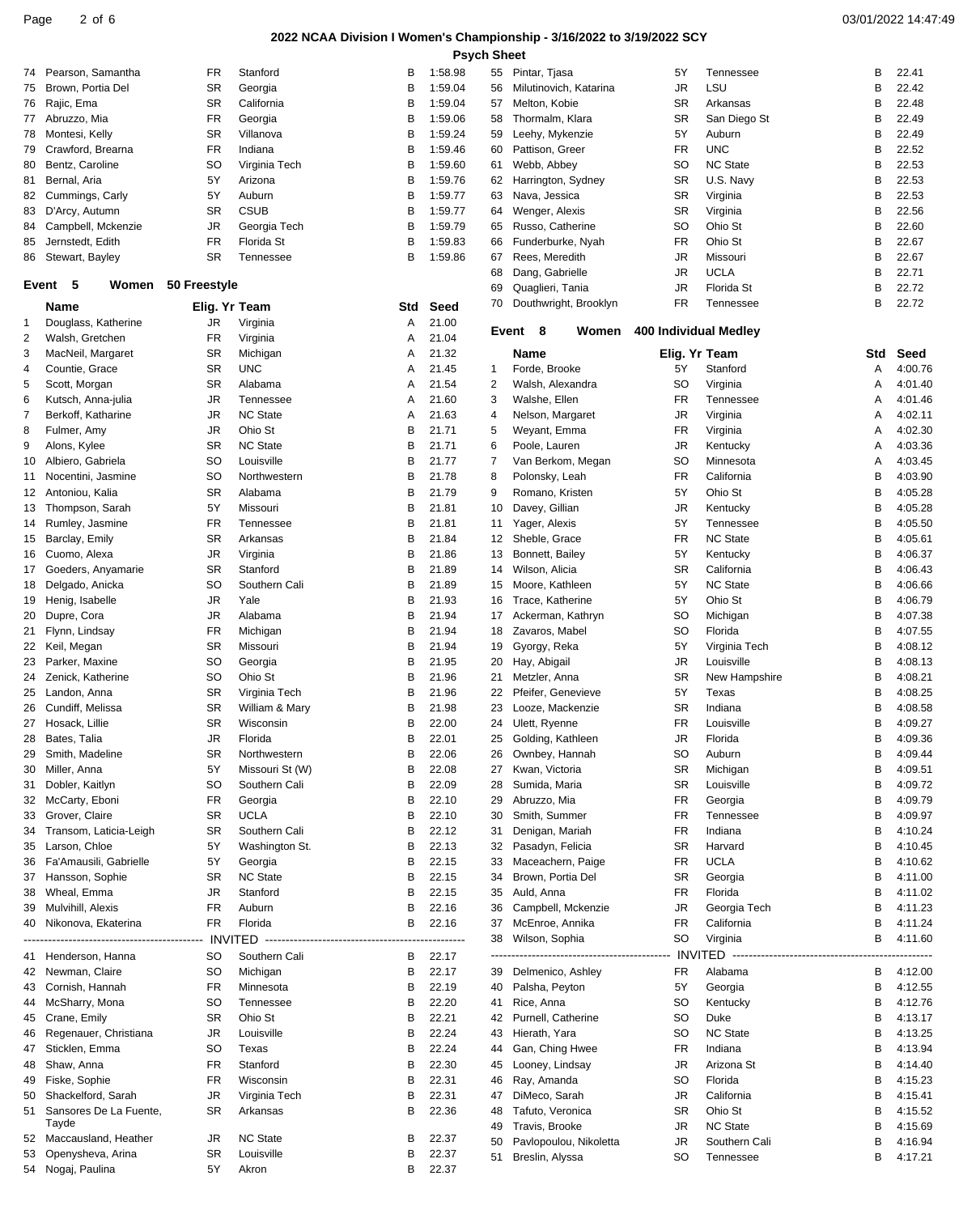## Page 3 of 6 03/01/2022 14:47:49

|          | Event 9                                 | Women 100 Butterfly    |                               |        |                    | 10                      | Peplowski, Anna                         | FR                     | Indiana                         | в      | 1:43.53            |
|----------|-----------------------------------------|------------------------|-------------------------------|--------|--------------------|-------------------------|-----------------------------------------|------------------------|---------------------------------|--------|--------------------|
|          | <b>Name</b>                             | Elig. Yr Team          |                               | Std    | Seed               | 11<br>12                | Nordin, Emma<br>Pash, Kelly             | 5Y<br>JR               | Arizona St<br>Texas             | B<br>в | 1:43.76<br>1:43.83 |
| 1        | Huske, Victoria                         | <b>FR</b>              | Stanford                      | A      | 49.43              | 13                      | Hosack, Lillie                          | <b>SR</b>              | Wisconsin                       | в      | 1:43.84            |
| 2        | MacNeil, Margaret                       | <b>SR</b>              | Michigan                      | Α      | 49.74              | 14                      | Foley, Sarah                            | <b>SO</b>              | Duke                            | В      | 1:43.85            |
| 3        | Douglass, Katherine                     | JR                     | Virginia                      | Α      | 49.86              | 15                      | Dupre, Cora                             | JR                     | Alabama                         | В      | 1:43.93            |
| 4        | Walshe, Ellen                           | FR                     | Tennessee                     | A      | 50.24              | 16                      | Atkinson, Emma                          | <b>SO</b>              | Virginia Tech                   | В      | 1:44.25            |
| 5        | Sticklen, Emma                          | <b>SO</b>              | Texas                         | A      | 50.76              | 17                      | Tankersley, Morgan                      | <b>SR</b>              | Stanford                        | В      | 1:44.28            |
| 6<br>7   | Alons, Kylee<br>Albiero, Gabriela       | <b>SR</b><br><b>SO</b> | <b>NC State</b><br>Louisville | A<br>A | 50.82<br>50.90     | 18                      | Motekaitis, Mia                         | JR                     | California                      | В      | 1:44.48            |
| 8        | Bray, Olivia                            | <b>SO</b>              | Texas                         | B      | 51.03              | 19                      | Ruck, Taylor                            | JR                     | Stanford                        | В      | 1:44.53            |
| 9        | White, Rhyan                            | <b>SR</b>              | Alabama                       | в      | 51.19              | 20                      | Laning, Erica                           | 5Υ                     | Arizona St                      | В      | 1:44.61            |
| 10       | Rothrock, Gertrude                      | <b>SR</b>              | Tennessee                     | В      | 51.26              | 21<br>22                | Bates, Talia<br>Ristic, Ella            | JR<br>SO               | Florida<br>Indiana              | в<br>В | 1:44.72<br>1:44.77 |
| 11       | Carter, Olivia                          | <b>SR</b>              | Michigan                      | в      | 51.29              | 23                      | Haebig, Autumn                          | 5Y                     | Nebraska                        | В      | 1:44.79            |
| 12       | Zenick, Katherine                       | SO                     | Ohio St                       | в      | 51.35              | 24                      | Hetrick, Paige                          | <b>SO</b>              | Louisville                      | в      | 1:44.80            |
| 13       | Thompson, Sarah                         | 5Y                     | Missouri                      | В      | 51.38              | 25                      | Nikonova, Ekaterina                     | <b>FR</b>              | Florida                         | В      | 1:44.83            |
| 14       | Guevara, Miriam                         | <b>SR</b>              | Northwestern                  | B      | 51.38              | 26                      | Webb, Abbey                             | <b>SO</b>              | <b>NC State</b>                 | в      | 1:44.83            |
| 15       | Ulett, Tristen                          | <b>SO</b>              | Louisville                    | B      | 51.39              | 27                      | Nordmann, Lillie                        | <b>FR</b>              | Stanford                        | в      | 1:44.85            |
| 16       | Arens, Abigail                          | <b>SO</b><br><b>SR</b> | <b>NC State</b>               | в<br>B | 51.62              | 28                      | Glass, Megan                            | JR                     | Michigan                        | В      | 1:44.87            |
| 17<br>18 | Nava, Jessica<br>Nogaj, Paulina         | 5Y                     | Virginia<br>Akron             | в      | 51.71<br>51.76     | 29                      | Maier, Nicole                           | <b>SO</b>              | Miami (Ohio)                    | в      | 1:44.90            |
| 19       | Jump, Mallory                           | <b>JR</b>              | Wisconsin                     | в      | 51.78              | 30                      | Crush, Annabel                          | <b>FR</b>              | <b>NC State</b>                 | В      | 1:44.99            |
| 20       | Hayon, Arielle                          | FR                     | Rice                          | в      | 51.82              | 31                      | Spitz, Ayla                             | <b>JR</b><br><b>SR</b> | California                      | В<br>В | 1:45.11            |
| 21       | Luther, Dakota                          | <b>SR</b>              | Georgia                       | B      | 51.88              | 32<br>33                | Thomas, Martina<br>Stotler, Sara        | <b>FR</b>              | U.S. Navy<br>Tennessee          | В      | 1:45.13<br>1:45.14 |
| 22       | Russo, Catherine                        | <b>SO</b>              | Ohio St                       | B      | 51.92              | 34                      | Leehy, Mykenzie                         | 5Y                     | Auburn                          | в      | 1:45.20            |
| 23       | Wheal, Emma                             | JR                     | Stanford                      | в      | 52.02              | 35                      | Openysheva, Arina                       | <b>SR</b>              | Louisville                      | в      | 1:45.21            |
| 24       | Brooks, Caitlin                         | JR                     | Kentucky                      | B      | 52.03              | 36                      | Parker, Maxine                          | SO                     | Georgia                         | В      | 1:45.27            |
| 25       | Kragh, Mia                              | <b>FR</b>              | California                    | в      | 52.10              | 37                      | Gati, Isabella                          | <b>SR</b>              | Kentucky                        | в      | 1:45.36            |
| 26       | Beil, Mallory                           | <b>SR</b>              | Tennessee                     | в      | 52.12              | 38                      | Pintar, Tjasa                           | 5Y                     | Tennessee                       | в      | 1:45.39            |
| 27       | D'Arcy, Autumn<br>Harter, Abigail       | <b>SR</b><br><b>SO</b> | <b>CSUB</b><br>Virginia       | B<br>в | 52.13<br>52.15     | 39                      | Delmenico, Ashley                       | <b>FR</b>              | Alabama                         | в      | 1:45.42            |
| 28<br>29 | Vannote, Elizabeth                      | JR                     | <b>UNC</b>                    | в      | 52.16              | 40                      | Nocentini, Jasmine                      | <b>SO</b>              | Northwestern                    | В      | 1:45.42            |
| 30       | Watson, Sarah                           | <b>SR</b>              | Akron                         | в      | 52.20              |                         |                                         |                        | TED                             |        |                    |
| 31       | Cuomo, Alexa                            | JR                     | Virginia                      | в      | 52.21              | 41                      | Carlson, Abby                           | FR                     | Wisconsin                       | В      | 1:45.56            |
| 32       | Theall, Olivia                          | SO                     | Texas A&M                     | в      | 52.22              | 42                      | Kraus, Mariana                          | <b>SR</b>              | South Carolina                  | В      | 1:45.68            |
| 33       | Franz, Karisa                           | JR                     | Virginia Tech                 | В      | 52.23              | 43                      | Roghair, Aurora<br>Mathieu, Tylor       | <b>FR</b><br>JR        | Stanford<br>Florida             | В<br>В | 1:45.72<br>1:45.89 |
| 34       | Delgado, Anicka                         | <b>SO</b>              | Southern Cali                 | в      | 52.25              | 44<br>45                | Bathurst, Ella                          | FR                     | Virginia                        | В      | 1:46.02            |
| 35       | McConagha, Mackenzie                    | <b>FR</b>              | Wisconsin                     | B      | 52.30              | 46                      | Milutinovich, Katarina                  | JR                     | LSU                             | В      | 1:46.05            |
| 36       | Klinker, Rachel                         | JR                     | California                    | B      | 52.32              | 47                      | Cornish, Hannah                         | FR                     | Minnesota                       | В      | 1:46.09            |
| 37       | Dickinson, Callie                       | <b>SR</b>              | Georgia                       | в      | 52.33              | 48                      | Coetzee, Dune                           | <b>FR</b>              | Georgia                         | В      | 1:46.14            |
| 38       | Alonso, Luana                           | <b>FR</b><br><b>JR</b> | Virginia Tech<br><b>UCLA</b>  | B<br>в | 52.35<br>52.35     | 49                      | Kraus, Alena                            | <b>SR</b>              | Louisville                      | в      | 1:46.21            |
| 39       | Dang, Gabrielle                         |                        |                               |        |                    | 50                      | Hetzer, Emily                           | <b>SR</b>              | Auburn                          | В      | 1:46.24            |
| 40       | Harrington, Sydney                      | <b>SR</b>              | U.S. Navy                     | в      | 52.36              | 51                      | Pearson, Samantha                       | <b>FR</b>              | Stanford                        | В      | 1:46.34            |
|          | 41 Heimstead, Julia                     | <b>JR</b>              | Arizona                       | В      | 52.37              | 52                      | Williams, Liberty                       | <b>SO</b>              | Louisville                      | в      | 1:46.51            |
| 42       | Bargeron, Avery                         | FR                     | Auburn                        | В      | 52.43              |                         | 53 Shaw, Anna                           | <b>FR</b>              | Stanford                        | B      | 1:46.51            |
| 43       | Jernstedt, Edith                        | <b>FR</b>              | Florida St                    | B      | 52.46              | 54<br>55                | Donohoe, Madelyn<br>Cook, Elizabeth     | <b>JR</b><br><b>FR</b> | Virginia<br>California          | В<br>В | 1:46.63<br>1:46.80 |
| 44       | Regenauer, Christiana                   | JR                     | Louisville                    | В      | 52.51              | 56                      | Looney, Lindsay                         | JR                     | Arizona St                      | В      | 1:46.92            |
| 45       | Smith, Madeline                         | <b>SR</b>              | Northwestern                  | В      | 52.74              | 57                      | Shackelford, Sarah                      | JR                     | Virginia Tech                   | в      | 1:47.07            |
| 46       | Henig, Isabelle                         | JR                     | Yale                          | в      | 52.82              |                         |                                         |                        |                                 |        |                    |
| 47       | Foelske, Jade                           | JR                     | Arizona St                    | В      | 52.93              |                         | Event<br>11<br>Women                    | 100 Breaststroke       |                                 |        |                    |
| 48       | Cook, Elizabeth                         | <b>FR</b>              | California                    | B      | 52.94              |                         | Name                                    | Elig. Yr Team          |                                 | Std    | Seed               |
| 49<br>50 | Kraus, Alena                            | <b>SR</b>              | Louisville                    | В      | 52.94              |                         |                                         | SR                     | <b>NC State</b>                 | Α      | 56.72              |
| 51       |                                         |                        |                               |        |                    | 1                       | Hansson, Sophie                         |                        |                                 | Α      |                    |
|          | Funderburke, Nyah                       | <b>FR</b>              | Ohio St                       | В      | 53.05              | $\overline{\mathbf{c}}$ | Wenger, Alexis                          | <b>SR</b>              | Virginia                        |        | 56.76              |
|          | Lindner, Sophie                         | <b>SR</b>              | <b>UNC</b>                    | B      | 53.21              | 3                       | Dobler, Kaitlyn                         | <b>SO</b>              | Southern Cali                   | Α      | 57.31              |
| 52<br>53 | Arky, Natalie<br>Kutsch, Anna-julia     | JR<br>JR               | Denver<br>Tennessee           | В<br>В | 53.27<br>53.31     | 4                       | Elendt, Anna                            | SO                     | Texas                           | Α      | 57.35              |
| 54       | Waldrep, Ellie                          | <b>FR</b>              | Auburn                        | В      | 53.40              | 5                       | McSharry, Mona                          | SO                     | Tennessee                       | A      | 57.46              |
| 55       | Mulvihill, Alexis                       | FR                     | Auburn                        | В      | 53.51              | 6                       | Bach, Hannah                            | JR                     | Ohio St                         | Α      | 57.61              |
| 56       | Liberto, Morgan                         | <b>SR</b>              | Alabama                       | В      | 53.70              | 7                       | Wiseman, Avery                          | FR                     | Alabama                         | Α      | 57.79              |
|          |                                         |                        |                               |        |                    | 8<br>9                  | Podmanikova, Andrea<br>Hartman, Zoie    | SR<br>JR               | <b>NC State</b>                 | Α<br>Α | 57.90<br>58.35     |
|          | 10<br>Event<br>Women                    | 200 Freestyle          |                               |        |                    | 10                      | Vovk, Tara                              | <b>SR</b>              | Georgia<br>Northwestern         | В      | 58.52              |
|          | Name                                    | Elig. Yr Team          |                               | Std    | Seed               | 11                      | Sim, Letitia                            | <b>FR</b>              | Michigan                        | B      | 58.76              |
| 1        | Thomas, Lia                             | 5Υ                     | Penn                          | Α      | 1:41.93            | 12                      | Angus, Sophie                           | <b>SR</b>              | Northwestern                    | B      | 58.78              |
| 2        | Ivey, Isabel                            | <b>SR</b>              | California                    | Α      | 1:42.29            | 13                      | Herrmann, Vanessa                       | <b>SR</b>              | Arkansas                        | В      | 58.85              |
| 3        | Stepanek, Chloe                         | <b>SO</b>              | Texas A&M                     | A      | 1:42.40            | 14                      | Petkova, Diana                          | <b>SO</b>              | Alabama                         | B      | 59.01              |
| 4<br>5   | Transom, Laticia-Leigh<br>Gaines, Riley | <b>SR</b><br><b>SR</b> | Southern Cali<br>Kentucky     | A<br>Α | 1:42.49<br>1:42.62 | 15                      | Kucheran, Nina                          | <b>SR</b>              | Florida St                      | В      | 59.02              |
| 6        | Mrozinski, Julia                        | FR                     | Tennessee                     | B      | 1:43.21            | 16                      | Panitz, Josephine                       | JR                     | Ohio St                         | В      | 59.05              |
| 7        | Douthwright, Brooklyn                   | <b>FR</b>              | Tennessee                     | В      | 1:43.45            | 17                      | Brunzell, Hannah                        | JR                     | Northwestern                    | В      | 59.11              |
| 8<br>9   | Fulmer, Amy<br>Tiltmann, Reilly         | JR<br>FR               | Ohio St<br>Virginia           | B<br>В | 1:43.46<br>1:43.53 | 18<br>19                | Maccausland, Heather<br>Thormalm, Klara | JR<br><b>SR</b>        | <b>NC State</b><br>San Diego St | В<br>В | 59.15<br>59.18     |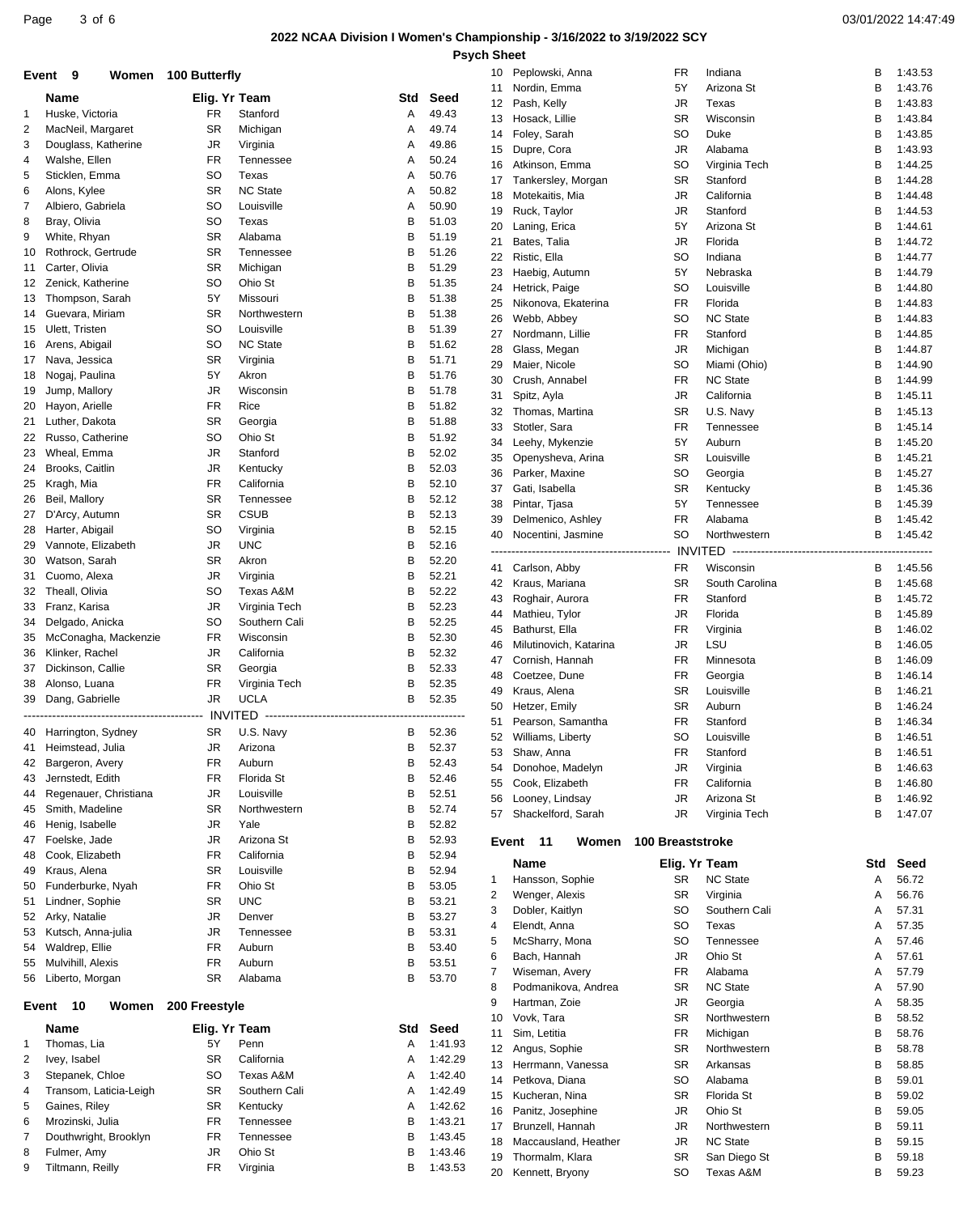| Psych She |  |
|-----------|--|
|-----------|--|

|       |                      |                |                 |   | гэуч    |  |  |
|-------|----------------------|----------------|-----------------|---|---------|--|--|
| 21    | Evans, Angharad      | FR.            | Georgia         | в | 59.30   |  |  |
| 22    | Crawford, Brearna    | <b>FR</b>      | Indiana         | B | 59.32   |  |  |
| 23    | Lezer, Emma          | <b>JR</b>      | Minnesota       | В | 59.33   |  |  |
| 24    | Makarova, Anastasia  | FR.            | Auburn          | B | 59.36   |  |  |
| 25    | Peplowski, Noelle    | <b>SR</b>      | Indiana         | В | 59.43   |  |  |
| 26    | Raab, Allison        | <b>SR</b>      | Stanford        | B | 59.49   |  |  |
| 27    | Keating, Anna        | SO             | Virginia        | B | 59.60   |  |  |
| 28    | Wright, Cathrine     | SR             | Alabama         | B | 59.61   |  |  |
| 29    | Steward, Katherine   | <b>SR</b>      | Kansas          | B | 59.62   |  |  |
| 30    | Neser, Jade          | <b>SR</b>      | Arizona         | B | 59.63   |  |  |
| 31    | Grover, Claire       | <b>SR</b>      | <b>UCLA</b>     | B | 59.64   |  |  |
| 32    | Friesen, Morgan      | 5Y             | Louisville      | в | 59.64   |  |  |
| 33    | Odgers, Isabelle     | <b>SR</b>      | Southern Cali   | B | 59.72   |  |  |
| 34    | Rajic, Ema           | <b>SR</b>      | California      | B | 59.72   |  |  |
| 35    | Astashkina, Mariia   | SR             | Louisville      | B | 59.74   |  |  |
| 36    | depolo, Donna        | <b>SR</b>      | Nevada          | B | 59.84   |  |  |
| 37    | Wheeler, Kaylee      | <b>SR</b>      | Louisville      | B | 59.84   |  |  |
| 38    | Farrington, Adeline  | SO.            | Louisville      | B | 59.86   |  |  |
| 39    | Cummings, Carly      | 5Y             | Auburn          | B | 59.87   |  |  |
|       |                      |                |                 |   |         |  |  |
| 40    | Chue, Christie       | <b>FR</b>      | Florida Int'l   | B | 59.88   |  |  |
| 41    | Dellatorre, Danielle | 5Y             | Georgia         | B | 59.89   |  |  |
| 42    | Mathews, Janessa     | SO.            | Ohio St         | B | 59.90   |  |  |
| 43    | Silvestri, Jenna     | <b>SR</b>      | Wisconsin       | В | 59.96   |  |  |
| 44    | Poole, Julia         | 5Y             | <b>NC State</b> | B | 1:00.48 |  |  |
| Event | 12<br>Women          | 100 Backstroke |                 |   |         |  |  |
|       | <b>Name</b>          |                | Elig. Yr Team   |   |         |  |  |

|    | name                            | Elig. Yr ieam |                           | δτα | seea  |
|----|---------------------------------|---------------|---------------------------|-----|-------|
| 1  | Smith, Regan                    | FR            | Stanford                  | Α   | 49.23 |
| 2  | Berkoff, Katharine              | JR            | <b>NC State</b>           | A   | 49.41 |
| 3  | Walsh, Gretchen                 | FR            | Virginia                  | A   | 49.71 |
| 4  | White, Rhyan                    | SR            | Alabama                   | A   | 50.15 |
| 5  | Tiltmann, Reilly                | FR            | Virginia                  | Α   | 50.42 |
| 6  | Bray, Olivia                    | SO            | Texas                     | Α   | 50.87 |
| 7  | Stadden, Isabelle               | SO            | California                | В   | 51.00 |
| 8  | Ruck, Taylor                    | JR            | Stanford                  | в   | 51.21 |
| 9  | Thompson, Sarah                 | 5Υ            | Missouri                  | в   | 51.35 |
| 10 | Bacon, Phoebe                   | SO            | Wisconsin                 | В   | 51.38 |
| 11 | Brooks, Caitlin                 | JR            | Kentucky                  | В   | 51.46 |
| 12 | Countie, Grace                  | SR            | <b>UNC</b>                | в   | 51.54 |
| 13 | Bernal, Aria                    | 5Y            | Arizona                   | в   | 51.59 |
| 14 | Funderburke, Nyah               | FR            | Ohio St                   | в   | 51.62 |
| 15 | Cook, Julia                     | SR            | Texas                     | в   | 51.62 |
| 16 | Rees, Meredith                  | JR            | Missouri                  | в   | 51.63 |
| 17 | Lindner, Sophie                 | SR            | <b>UNC</b>                | В   | 51.75 |
| 18 | Crane, Emily                    | SR            | Ohio St                   | в   | 51.79 |
| 19 | Sheridan, Calypso               | 5Υ            | Southern Cali             | в   | 51.79 |
| 20 | Muzzy, Emma                     | SR            | <b>NC State</b>           | В   | 51.82 |
| 21 | Sansores De La Fuente,<br>Tayde | SR            | Arkansas                  | В   | 51.83 |
| 22 | McConagha, Mackenzie            | FR            | Wisconsin                 | в   | 51.91 |
| 23 | McKenna, Kacey                  | <b>FR</b>     | Indiana                   | в   | 51.93 |
| 24 | Nordmann, Lucie                 | JR            | Stanford                  | в   | 51.93 |
| 25 | Fuller, Josephine               | FR.           | Tennessee                 | в   | 52.00 |
| 26 | Pattison, Greer                 | <b>FR</b>     | <b>UNC</b>                | в   | 52.05 |
| 27 | Waldrep, Ellie                  | FR            | Auburn                    | в   | 52.07 |
| 28 | Platts, Daisy                   | SR            | <b>Bowling Green</b>      | в   | 52.13 |
| 29 | Atkinson, Emma                  | SO            | Virginia Tech             | В   | 52.15 |
| 30 | Lee, Meghan                     | SO            | Auburn                    | в   | 52.18 |
| 31 | Schobel, Marie                  | SR            | Penn St                   | В   | 52.22 |
| 32 | Hetrick, Paige                  | SO            | Louisville                | В   | 52.22 |
| 33 | Peplowski, Anna                 | <b>FR</b>     | Indiana                   | в   | 52.38 |
| 34 | Owens, Kaitlyn                  | FR            | Texas A&M                 | в   | 52.42 |
| 35 | Reznicek, Jenna                 | <b>FR</b>     | Brown                     | в   | 52.43 |
| 36 | Quaglieri, Tania                | JR            | Florida St                | в   | 52.45 |
| 37 | Pulido, Celia                   | FR            | SIUC (W)                  | в   | 52.46 |
| 38 | Newman, Mara                    | SR            | Wisconsin                 | В   | 52.46 |
|    | .                               |               | <b>INVITED ----------</b> |     |       |
| 39 | Crisera, Alexandra              | JR            | Stanford                  | В   | 52.53 |
| 40 | Sorenson, Sophia                | SR            | Kentucky                  | в   | 52.55 |
| 41 | Melton, Kobie                   | SR            | Arkansas                  | В   | 52.72 |
| 42 | Lepisova, Emma                  | JR            | Northwestern              | В   | 52.72 |
|    |                                 |               |                           |     |       |

| 03/01/2022 14:47:49 |  |
|---------------------|--|
|---------------------|--|

| ו סווככו |                        |                |                       |     |          |
|----------|------------------------|----------------|-----------------------|-----|----------|
| 43       | Bentz, Caroline        | SO             | Virginia Tech         | в   | 52.81    |
| 44       | Arky, Natalie          | JR             | Denver                | в   | 52.96    |
| 45       | McCarty, Eboni         | FR             | Georgia               | В   | 52.96    |
| 46       | Liberto, Morgan        | SR             | Alabama               | В   | 52.99    |
| 47       | Barzelay, Aviv         | FR             | Texas A&M             | В   | 53.06    |
| 48       | Lagrand, Susan         | SR             | Oakland               | в   | 53.08    |
|          |                        |                |                       |     |          |
| 49       | Murdock, Justine       | FR.            | Northwestern          | В   | 53.09    |
| 50       | Guevara, Miriam        | SR             | Northwestern          | В   | 53.18    |
| 51       | Herren, Parker         | SR             | Kentucky              | в   | 53.19    |
| 52       | Montesi, Kelly         | SR             | Villanova             | В   | 53.23    |
| 53       | Fa'Amausili, Gabrielle | 5Υ             | Georgia               | В   | 53.24    |
| 54       | Stewart, Bayley        | SR             | Tennessee             | В   | 53.47    |
| 55       | Henderson, Hanna       | SO             | Southern Cali         | В   | 53.54    |
| 56       | Salcutan, Tatiana      | SO             | Louisville            | В   | 53.62    |
|          |                        |                |                       |     |          |
| 57       | Gorecka, Weronika      | JR             | Akron                 | в   | 53.65    |
|          |                        |                |                       |     |          |
| Event    | 15<br>Women            | 1650 Freestyle |                       |     |          |
|          | Name                   | Elig. Yr Team  |                       | Std | Seed     |
| 1        | Stege, Kristen         | JR             | Tennessee             | A   | 15:42.37 |
|          |                        |                |                       |     |          |
| 2        | Williams, Liberty      | SO             | Louisville            | A   | 15:43.21 |
| 3        | Nordin, Emma           | 5Υ             | Arizona St            | A   | 15:47.15 |
| 4        | McKenna, Paige         | FR.            | Wisconsin             | A   | 15:47.31 |
| 5        | Pennington, Caroline   | FR             | Southern Cali         | A   | 15:48.69 |
| 6        | Mull, Lola             | SO             | Northwestern          | Α   | 15:51.38 |
| 7        | McMahon, Kensey        | SR             | Alabama               | A   | 15:51.71 |
|          | McCulloh, Abigail      | FR             | Georgia               | A   |          |
| 8        |                        |                |                       |     | 15:51.96 |
| 9        | Sullivan, Erica        | FR             | Texas                 | В   | 15:53.80 |
| 10       | Gan, Ching Hwee        | FR             | Indiana               | в   | 15:53.81 |
| 11       | Pfeifer, Genevieve     | 5Y             | Texas                 | В   | 16:00.28 |
| 12       | Travis, Chase          | SO             | Virginia Tech         | В   | 16:00.54 |
| 13       | Geringer, Maya         | SO             | Ohio St               | в   | 16:01.30 |
| 14       | Roghair, Aurora        | FR             | Stanford              | В   | 16:01.55 |
| 15       | Weyant, Emma           | FR             | Virginia              | В   | 16:02.51 |
|          |                        |                |                       |     |          |
| 16       | Breslin, Alyssa        | SO             | <b>Tennessee</b>      | в   | 16:03.12 |
| 17       | Donohoe, Madelyn       | JR             | Virginia              | в   | 16:03.28 |
| 18       | Kalandadze, Anna       | JR             | Penn                  | в   | 16:07.13 |
| 19       | Ecker, Emily           | SO             | Wisconsin             | в   | 16:07.15 |
| 20       | Denigan, Mariah        | FR             | Indiana               | в   | 16:08.80 |
| 21       | Lindorfer, Alivia      | JR             | Wisconsin             | в   | 16:08.84 |
| 22       | Shanley, Kathryn       | FR             | Michigan              | В   | 16:10.40 |
|          |                        |                |                       |     |          |
| 23       | Ackerman, Kathryn      | SO             | Michigan              | В   | 16:10.72 |
| 24       | Drumm, Megan           | SO             | Kentucky              | в   | 16:11.14 |
| 25       | Laning, Erica          | 5Y             | Arizona St            | B   | 16:11.32 |
| 26       | Smith, Summer          | <b>FR</b>      | Tennessee             | В   | 16:11.59 |
| 27       | Travis, Brooke         | JR             | <b>NC State</b>       | в   | 16:11.88 |
| 28       | Stege, Rachel          | FR             | Georgia               | в   | 16:12.60 |
| 29       | Preble, Averee         | JR             | Auburn                | В   | 16:12.83 |
|          |                        |                |                       |     |          |
| 30       | Sims, Kaitlynn         | JR             | Michigan              | В   | 16:13.30 |
| 31       | Braun, Elle            | SO             | Wisconsin             | в   | 16:13.38 |
| 32       | Mathieu, Tylor         | JR             | Florida               | в   | 16:13.39 |
| 33       | Hierath, Yara          | SO             | <b>NC State</b>       | в   | 16:13.54 |
| 34       | Palsha, Peyton         | 5Υ             | Georgia               | в   | 16:13.64 |
| 35       | Knisely, Brooke        | SO             | <b>UNC Wilmington</b> | в   | 16:14.31 |
| 36       | Auld, Anna             | FR             | Florida               | в   | 16:14.76 |
| 37       | Bauer, Elise           | SO             | Florida               | в   | 16:14.91 |
|          |                        |                |                       |     |          |
| 38       | Degeorge, Leah         | SO             | Florida               | в   | 16:15.48 |
| 39       | DiMeco, Sarah          | JR             | California            | В   | 16:16.47 |
|          |                        |                |                       |     |          |
| 40       | Hetzer, Emily          | SR             | Auburn                | В   | 16:17.76 |
| 41       | Tankersley, Morgan     | SR             | Stanford              | в   | 16:17.82 |
| 42       | Fabian, Fanni          | FR             | California            | в   | 16:19.56 |
| 43       |                        | SR             | Ohio St               | в   |          |
|          | Tafuto, Veronica       |                |                       |     | 16:19.60 |
| 44       | Buroker, Catherine     | JR             | Penn                  | в   | 16:21.17 |
| 45       | Maceachern, Paige      | FR             | <b>UCLA</b>           | в   | 16:22.99 |
| 46       | Golding, Kathleen      | JR             | Florida               | в   | 16:27.95 |
|          |                        |                |                       |     |          |
| Event    | 16<br>Women            | 200 Backstroke |                       |     |          |
|          |                        |                |                       |     |          |
|          | Name                   | Elig. Yr Team  |                       | Std | Seed     |
| 1        | Smith, Regan           | FR             | Stanford              | Α   | 1:48.91  |
|          |                        |                |                       |     |          |
| 2        | Stadden, Isabelle      | SO             | California            | Α   | 1:49.51  |
| 3        | White, Rhyan           | SR             | Alabama               | A   | 1:49.73  |
|          |                        |                |                       |     |          |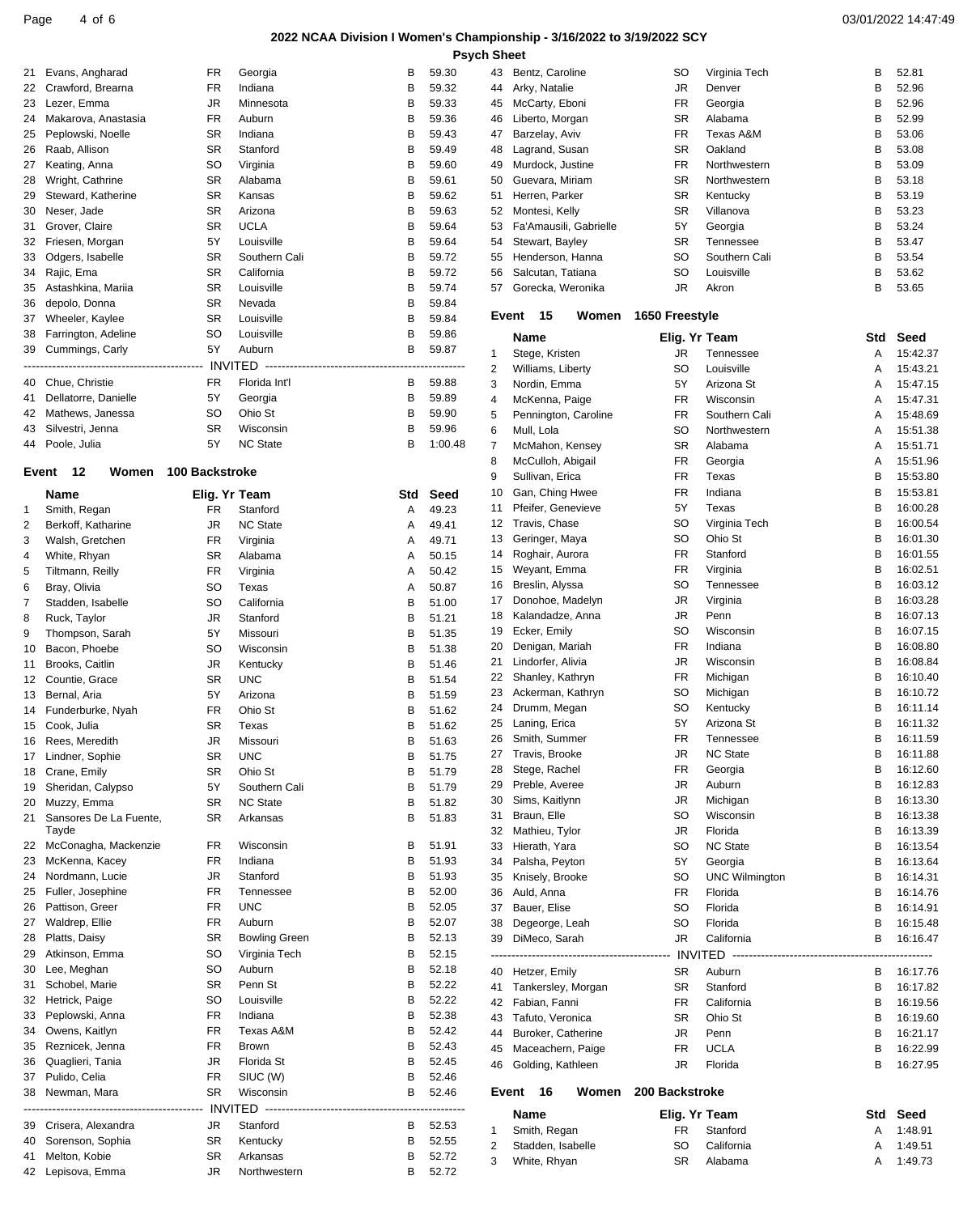### Page 5 of 6 03/01/2022 14:47:49

| 4  | Ruck, Taylor                       | JR            | Stanford             | Α   | 1:49.73        | 21 | Dupre, Cora            | JR               | Alabama                                  | В   | 47.91   |
|----|------------------------------------|---------------|----------------------|-----|----------------|----|------------------------|------------------|------------------------------------------|-----|---------|
| 5  | Bacon, Phoebe                      | <b>SO</b>     | Wisconsin            | A   | 1:50.48        | 22 | Mrozinski, Julia       | FR               | Tennessee                                | В   | 47.92   |
|    | Tiltmann, Reilly                   | FR            | Virginia             |     | 1:50.49        |    |                        | JR               | Florida                                  | В   | 47.96   |
| 6  |                                    |               |                      | Α   |                | 23 | Bates, Talia           |                  |                                          |     |         |
| 7  | Muzzy, Emma                        | SR            | <b>NC State</b>      | В   | 1:50.62        | 24 | Hosack, Lillie         | <b>SR</b>        | Wisconsin                                | В   | 48.03   |
| 8  | Atkinson, Emma                     | SO            | Virginia Tech        | в   | 1:50.64        | 25 | Cornish, Hannah        | <b>FR</b>        | Minnesota                                | В   | 48.21   |
| 9  | Brooks, Caitlin                    | JR            | Kentucky             | в   | 1:50.73        | 26 | Shaw, Anna             | FR               | Stanford                                 | В   | 48.24   |
| 10 | Nordmann, Lucie                    | JR            | Stanford             | в   | 1:51.16        | 27 | Openysheva, Arina      | <b>SR</b>        | Louisville                               | В   | 48.26   |
| 11 | Sorenson, Sophia                   | SR            | Kentucky             | в   | 1:52.11        | 28 | Nikonova, Ekaterina    | FR               | Florida                                  | в   | 48.28   |
| 12 | Ulett, Ryenne                      | FR            | Louisville           | в   | 1:52.58        | 29 | Shackelford, Sarah     | JR               | Virginia Tech                            | В   | 48.32   |
|    | 13 Liberto, Morgan                 | SR            | Alabama              | в   | 1:52.63        | 30 | Fiske, Sophie          | FR               | Wisconsin                                | B   | 48.33   |
| 14 | Lindner, Sophie                    | SR            | <b>UNC</b>           | В   | 1:52.67        | 31 | Pintar, Tjasa          | 5Y               | Tennessee                                | В   | 48.37   |
| 15 | Moore, Kathleen                    | 5Y            | <b>NC State</b>      | В   | 1:52.68        | 32 | Rumley, Jasmine        | FR               | Tennessee                                | В   | 48.41   |
| 16 | Hetrick, Paige                     | SO            | Louisville           | в   | 1:52.84        | 33 | Milutinovich, Katarina | <b>JR</b>        | LSU                                      | В   | 48.41   |
|    | 17 Lee, Meghan                     | SO            | Auburn               | в   | 1:53.00        | 34 | Melton, Kobie          | <b>SR</b>        | Arkansas                                 | В   | 48.42   |
| 18 | Peplowski, Anna                    | <b>FR</b>     | Indiana              | В   | 1:53.04        | 35 | Newman, Claire         | SO.              | Michigan                                 | В   | 48.43   |
|    |                                    | SR            |                      | В   |                |    |                        |                  | <b>NC State</b>                          | В   | 48.44   |
| 19 | Kraus, Mariana                     |               | South Carolina       |     | 1:53.11        | 36 | Crush, Annabel         | FR               |                                          |     |         |
| 20 | Montesi, Kelly                     | SR            | Villanova            | в   | 1:53.25        | 37 | Henderson, Hanna       | <b>SO</b>        | Southern Cali                            | B   | 48.44   |
| 21 | Lepisova, Emma                     | JR            | Northwestern         | B   | 1:53.32        | 38 | Regenauer, Christiana  | JR               | Louisville                               | B   | 48.44   |
| 22 | Arky, Natalie                      | JR            | Denver               | в   | 1:53.37        |    |                        |                  | INVITED -------------------------------- |     |         |
| 23 | Spitz, Ayla                        | JR            | California           | в   | 1:53.38        |    | 39 Miller, Anna        | 5Y               | Missouri St (W)                          | В   | 48.45   |
| 24 | Bentz, Caroline                    | SO            | Virginia Tech        | в   | 1:53.41        | 40 | Kennett, Bryony        | <b>SO</b>        | Texas A&M                                | в   | 48.47   |
| 25 | Bathurst, Ella                     | <b>FR</b>     | Virginia             | в   | 1:53.42        | 41 | Parker, Maxine         | SO.              | Georgia                                  | В   | 48.48   |
| 26 | Pasadyn, Felicia                   | SR            | Harvard              | в   | 1:53.58        | 42 | Rothrock, Gertrude     | <b>SR</b>        | Tennessee                                | B   | 48.48   |
| 27 | Murdock, Justine                   | <b>FR</b>     | Northwestern         | B   | 1:53.62        | 43 | Grover, Claire         | <b>SR</b>        | <b>UCLA</b>                              | В   | 48.52   |
| 28 | Lagrand, Susan                     | SR            | Oakland              | B   | 1:53.66        | 44 | Goeders, Anyamarie     | <b>SR</b>        | Stanford                                 | В   | 48.53   |
| 29 | Pearson, Samantha                  | FR            | Stanford             | в   | 1:53.67        | 45 | Delgado, Anicka        | <b>SO</b>        | Southern Cali                            | В   | 48.56   |
| 30 | Fuller, Josephine                  | FR            | Tennessee            | в   | 1:53.68        |    |                        | <b>FR</b>        |                                          | в   | 48.58   |
| 31 | Barzelay, Aviv                     | FR            | Texas A&M            | B   | 1:53.77        | 46 | Douthwright, Brooklyn  |                  | Tennessee                                |     |         |
|    |                                    |               |                      | в   |                | 47 | Webb, Abbey            | <b>SO</b>        | <b>NC State</b>                          | В   | 48.64   |
| 32 | Crisera, Alexandra                 | JR            | Stanford             |     | 1:53.81        | 48 | Watson, Sarah          | <b>SR</b>        | Akron                                    | В   | 48.70   |
| 33 | Rees, Meredith                     | JR            | Missouri             | в   | 1:53.82        | 49 | Wheal, Emma            | <b>JR</b>        | Stanford                                 | В   | 48.70   |
| 34 | Stewart, Bayley                    | SR            | Tennessee            | B   | 1:53.82        | 50 | Maier, Nicole          | <b>SO</b>        | Miami (Ohio)                             | В   | 48.71   |
| 35 | Newman, Mara                       | SR            | Wisconsin            | в   | 1:53.85        | 51 | Barclay, Emily         | <b>SR</b>        | Arkansas                                 | В   | 48.71   |
| 36 | Gorecka, Weronika                  | JR            | Akron                | в   | 1:53.89        | 52 | Cuomo, Alexa           | JR               | Virginia                                 | В   | 48.74   |
| 37 | Herren, Parker                     | <b>SR</b>     | Kentucky             | В   | 1:53.96        | 53 | Leehy, Mykenzie        | 5Y               | Auburn                                   | В   | 48.86   |
| 38 | Salcutan, Tatiana                  | SO            | Louisville           | В   | 1:53.97        | 54 | Cook, Julia            | <b>SR</b>        | Texas                                    | В   | 48.86   |
|    |                                    |               |                      |     |                | 55 | Fa'Amausili, Gabrielle | 5Y               | Georgia                                  | В   | 48.88   |
| 39 | Cook, Julia                        | SR            | Texas                | В   | 1:54.01        | 56 | Keil, Megan            | <b>SR</b>        | Missouri                                 | В   | 48.88   |
| 40 | McEnroe, Annika                    | <b>FR</b>     | California           | В   | 1:54.05        | 57 | Kutsch, Anna-julia     | JR               | Tennessee                                | В   | 48.92   |
| 41 | Pulido, Celia                      | FR            | SIUC (W)             | В   | 1:54.26        | 58 | Glass, Megan           | JR               | Michigan                                 | в   | 48.97   |
|    | Schobel, Marie                     |               |                      |     |                |    |                        |                  |                                          |     |         |
| 42 |                                    | SR            | Penn St              | В   | 1:54.37        | 59 | Larson, Chloe          | 5Y               | Washington St.                           | В   | 49.02   |
| 43 | Bernal, Aria                       | 5Y            | Arizona              | В   | 1:54.43        | 60 | Ristic, Ella           | <b>SO</b>        | Indiana                                  | В   | 49.02   |
| 44 | Waldrep, Ellie                     | FR            | Auburn               | в   | 1:54.67        | 61 | Landon, Anna           | <b>SR</b>        | Virginia Tech                            | в   | 49.04   |
| 45 | Zavaros, Mabel                     | SO            | Florida              | В   | 1:54.95        | 62 | Haebig, Autumn         | 5Y               | Nebraska                                 | В   | 49.09   |
|    | 46 Platts, Daisy                   | SR            | <b>Bowling Green</b> | В   | 1:55.01        |    | 63 Mulvihill, Alexis   | <b>FR</b>        | Auburn                                   | B   | 49.28   |
| 47 | Wilson, Sophia                     | SO            | Virginia             | в   | 1:55.55        | 64 | Sansores De La Fuente, | SR               | Arkansas                                 | В   | 49.29   |
| 48 | Pattison, Greer                    | <b>FR</b>     | <b>UNC</b>           | B   | 1:55.84        |    | Tayde                  |                  |                                          |     |         |
| 49 | Motekaitis, Mia                    | JR            | California           | в   | 1:55.95        |    | 65 Alons, Kylee        | <b>SR</b>        | <b>NC State</b>                          | в   | 49.34   |
| 50 | Metzler, Anna                      | SR            | New Hampshire        | в   | 1:56.41        | 66 | Crane, Emily           | <b>SR</b>        | Ohio St                                  | В   | 49.37   |
|    | 51 Wilson, Alicia                  | SR            | California           | В   | 1:56.61        |    |                        |                  |                                          |     |         |
|    |                                    |               |                      |     |                |    | 18<br>Women<br>Event   | 200 Breaststroke |                                          |     |         |
|    | - 17<br>Women<br>Event             | 100 Freestyle |                      |     |                |    | Name                   | Elig. Yr Team    |                                          | Std | Seed    |
|    |                                    |               |                      |     |                | 1  | Douglass, Katherine    | JR               | Virginia                                 | Α   | 2:03.14 |
|    | Name                               | Elig. Yr Team |                      | Std | Seed           |    |                        |                  | <b>NC State</b>                          |     |         |
| 1  | Walsh. Gretchen                    | FR            | Virginia             | Α   | 46.86          | 2  | Hansson, Sophie        | <b>SR</b>        |                                          | Α   | 2:03.75 |
| 2  | Berkoff, Katharine                 | JR            | <b>NC State</b>      | Α   | 46.89          | 3  | Elendt, Anna           | <b>SO</b>        | Texas                                    | Α   | 2:03.92 |
| 3  | Huske, Victoria                    | FR            | Stanford             | Α   | 47.04          | 4  | Nelson, Margaret       | JR               | Virginia                                 | Α   | 2:04.95 |
| 4  | MacNeil, Margaret                  | SR            | Michigan             | Α   | 47.10          | 5  | Wiseman, Avery         | FR               | Alabama                                  | Α   | 2:05.46 |
| 5  | Transom, Laticia-Leigh             | SR            | Southern Cali        | в   | 47.21          | 6  | Davey, Gillian         | JR               | Kentucky                                 | Α   | 2:06.21 |
| 6  | Scott, Morgan                      | SR            | Alabama              | в   | 47.32          | 7  | Hartman, Zoie          | <b>JR</b>        | Georgia                                  | Α   | 2:06.27 |
| 7  | Zenick, Katherine                  | SO            | Ohio St              | В   | 47.40          | 8  | Odgers, Isabelle       | <b>SR</b>        | Southern Cali                            | Α   | 2:06.42 |
| 8  | Fulmer, Amy                        | JR            | Ohio St              | в   | 47.46          | 9  | Dobler, Kaitlyn        | SO               | Southern Cali                            | Α   | 2:06.56 |
|    |                                    |               | California           | в   | 47.53          | 10 | Foley, Sarah           | SO               | Duke                                     | в   | 2:06.63 |
| 9  | Ivey, Isabel                       | SR            |                      |     |                | 11 | Podmanikova, Andrea    | <b>SR</b>        | <b>NC State</b>                          | В   | 2:06.78 |
| 10 | Thomas, Lia                        | 5Y            | Penn                 | в   | 47.63          | 12 | Crawford, Brearna      | FR               | Indiana                                  | В   | 2:06.86 |
| 11 | Antoniou, Kalia                    | SR            | Alabama              | в   | 47.67          |    |                        |                  |                                          |     |         |
| 12 | Albiero, Gabriela                  | SO            | Louisville           | в   | 47.67          | 13 | Sheridan, Calypso      | 5Y               | Southern Cali                            | В   | 2:06.97 |
| 13 | Petkova, Diana                     | SO            | Alabama              | в   | 47.69          | 14 | McSharry, Mona         | SO               | Tennessee                                | В   | 2:07.01 |
| 14 | Smith, Madeline                    | SR            | Northwestern         | в   | 47.71          | 15 | Wenger, Alexis         | SR               | Virginia                                 | В   | 2:07.27 |
| 15 |                                    | SO            | Northwestern         | в   | 47.76          | 16 | Peplowski, Noelle      | <b>SR</b>        | Indiana                                  | В   | 2:07.32 |
|    | Nocentini, Jasmine                 |               |                      |     |                | 17 |                        | JR               | Ohio St                                  | В   | 2:07.40 |
| 16 | Countie, Grace                     | SR            | <b>UNC</b>           | в   | 47.77          |    | Bach, Hannah           |                  |                                          |     |         |
| 17 | Stepanek, Chloe                    | SO            | Texas A&M            | В   | 47.78          | 18 | Keating, Anna          | SO               | Virginia                                 | В   | 2:07.86 |
|    |                                    |               | Yale                 | в   | 47.80          | 19 | Bonnett, Bailey        | 5Y               | Kentucky                                 | В   | 2:07.96 |
| 18 | Henig, Isabelle                    | JR            |                      | в   |                | 20 | Panitz, Josephine      | JR               | Ohio St                                  | B   | 2:07.97 |
| 19 | Gaines, Riley<br>20 Flynn, Lindsay | SR<br>FR      | Kentucky<br>Michigan | в   | 47.88<br>47.90 | 21 | Yager, Alexis          | 5Υ               | Tennessee                                | B   | 2:07.99 |